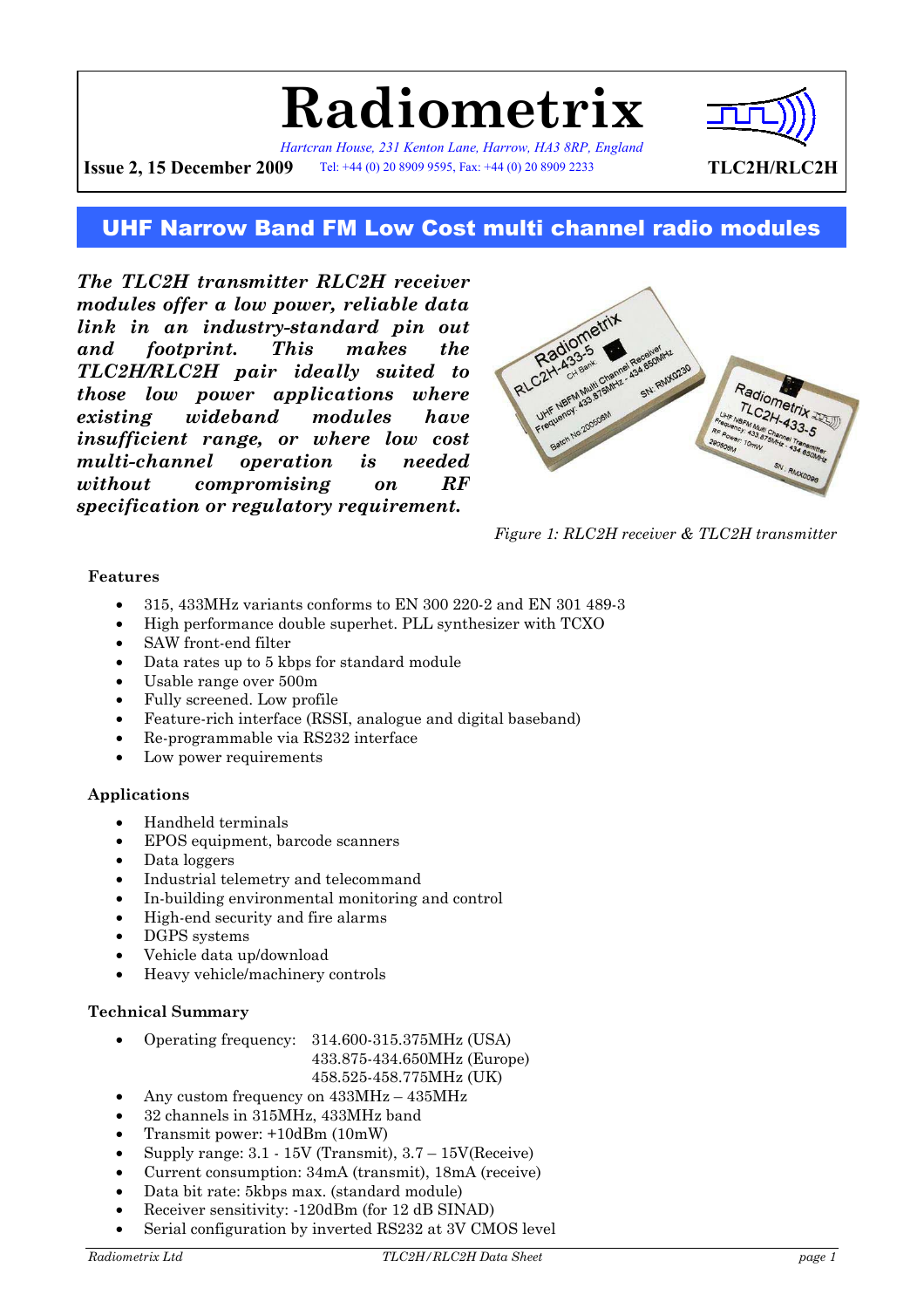

TLC2H 433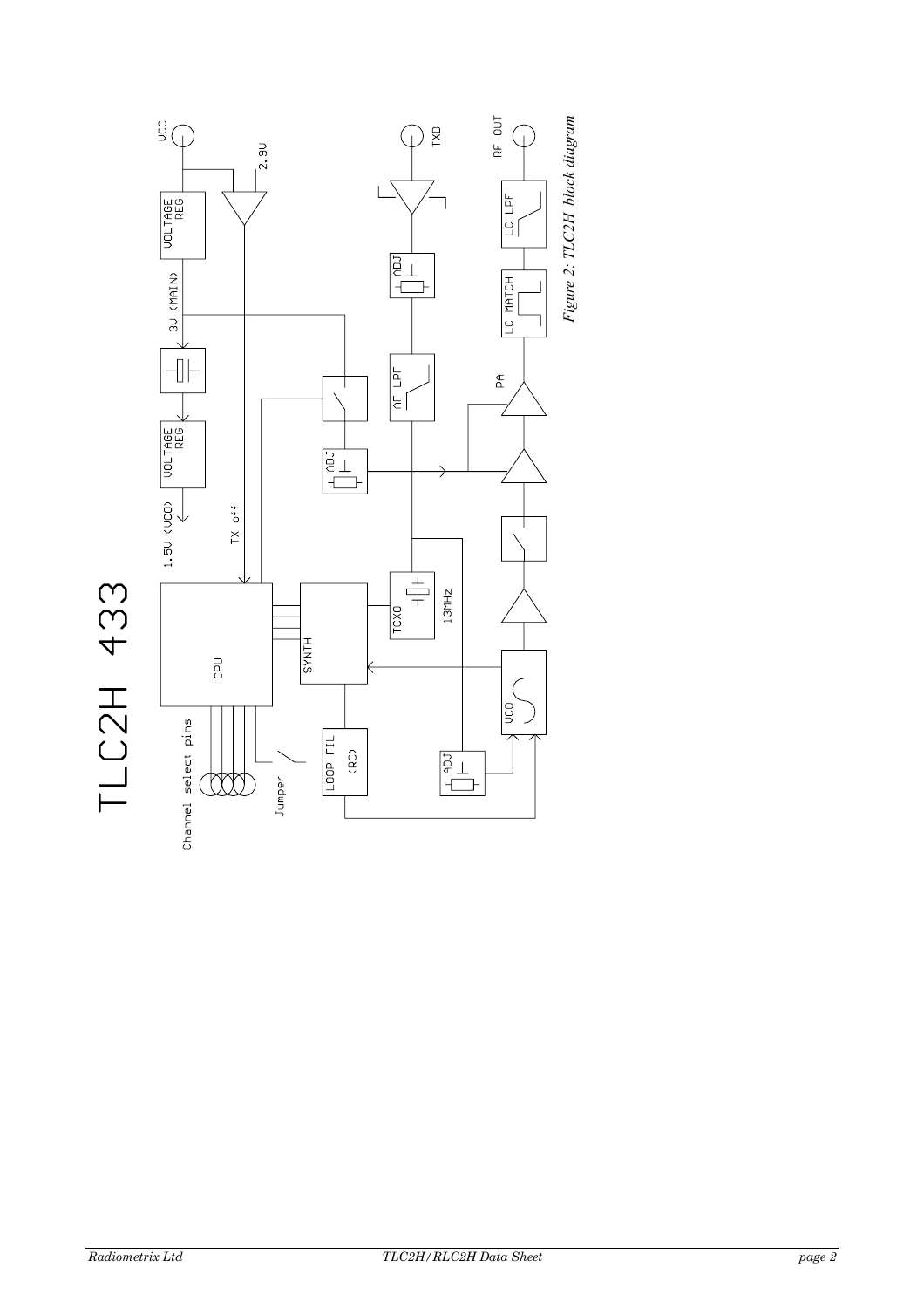

*Figure 3: TLC2H footprint (top view)* 

#### *Pin description –* **TLC2H**

| Pin            | Name                | Function                                                      |  |  |
|----------------|---------------------|---------------------------------------------------------------|--|--|
|                | Vcc                 | $3.1 - 15V$ DC power supply                                   |  |  |
| $\sqrt{2}$     | No pin              | Not present in TLC2H                                          |  |  |
| 3              | TXD                 | DC coupled input for 3V CMOS logic. $R_{in} = 47k\Omega$      |  |  |
| 4              | No pin              | Not present in TLC2H                                          |  |  |
| 5              | 0V                  | Ground                                                        |  |  |
| P0/PGM         | Parallel<br>channel | True logic ( $0V = low$ ). Weak pullup to 3V;                 |  |  |
|                | select LSB, bit 0   | Serial frequency programming / configuration <sup>1</sup>     |  |  |
| P <sub>1</sub> | Parallel<br>channel | True logic (0V = low). Weak pullup to 3V                      |  |  |
|                | select, bit 1       |                                                               |  |  |
| P <sub>2</sub> | Parallel<br>channel | True logic (0V = low). Weak pullup to 3V                      |  |  |
|                | select, bit 2       |                                                               |  |  |
| P <sub>3</sub> | Parallel<br>channel | True logic (0V = low). Weak pullup to 3V                      |  |  |
|                | select, bit 3       |                                                               |  |  |
| P <sub>4</sub> | Parallel channel    | Jumper inserted, P4=0 (Channel 00 – Channel 15 at 50kHz step) |  |  |
| Jumper         | select MSB, bit 4   | Jumper clear, P4=1 (Channel 16 – Channel 31 at 50kHz step)    |  |  |
| $\mathbf{X}$   |                     |                                                               |  |  |

#### *Notes:*

1. Serial programming is by an inverted, CMOS logic level, 2400 baud RS232 datastream applied to the P0 pin.

2. Parallel channel select is by 4 pin parallel input (LSB selected by a 2mm header, accessed through a hole in the can)

3. Channel select inputs have pullups (10K) to 3V internal rail. Do not exceed 3V logic levels on this port.

4. Transmitter will shutdown if Vcc falls below about 2.9v

5. TXD: logic low < 1.3V, logic high > 1.7V. TXD maximum voltage = 10V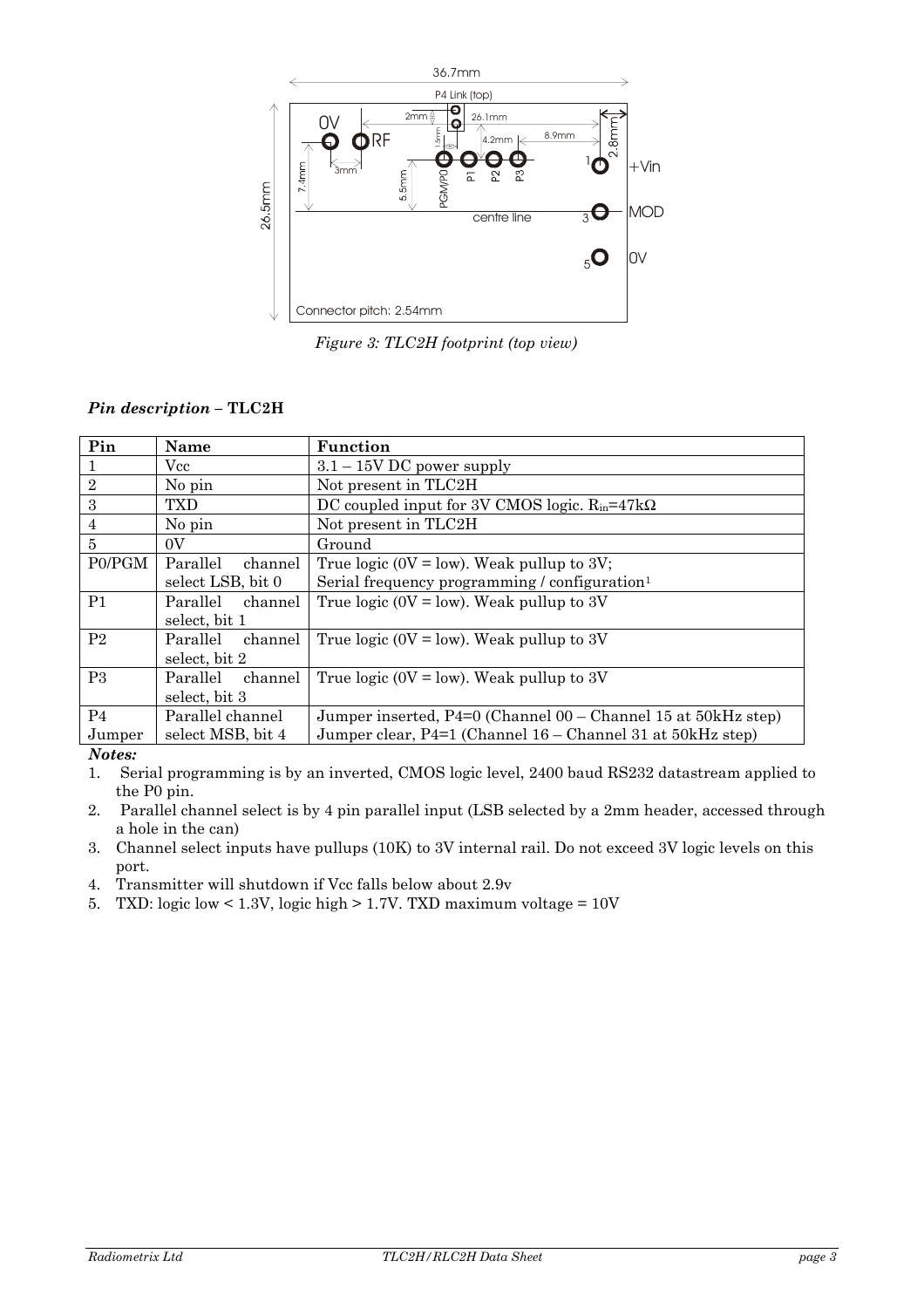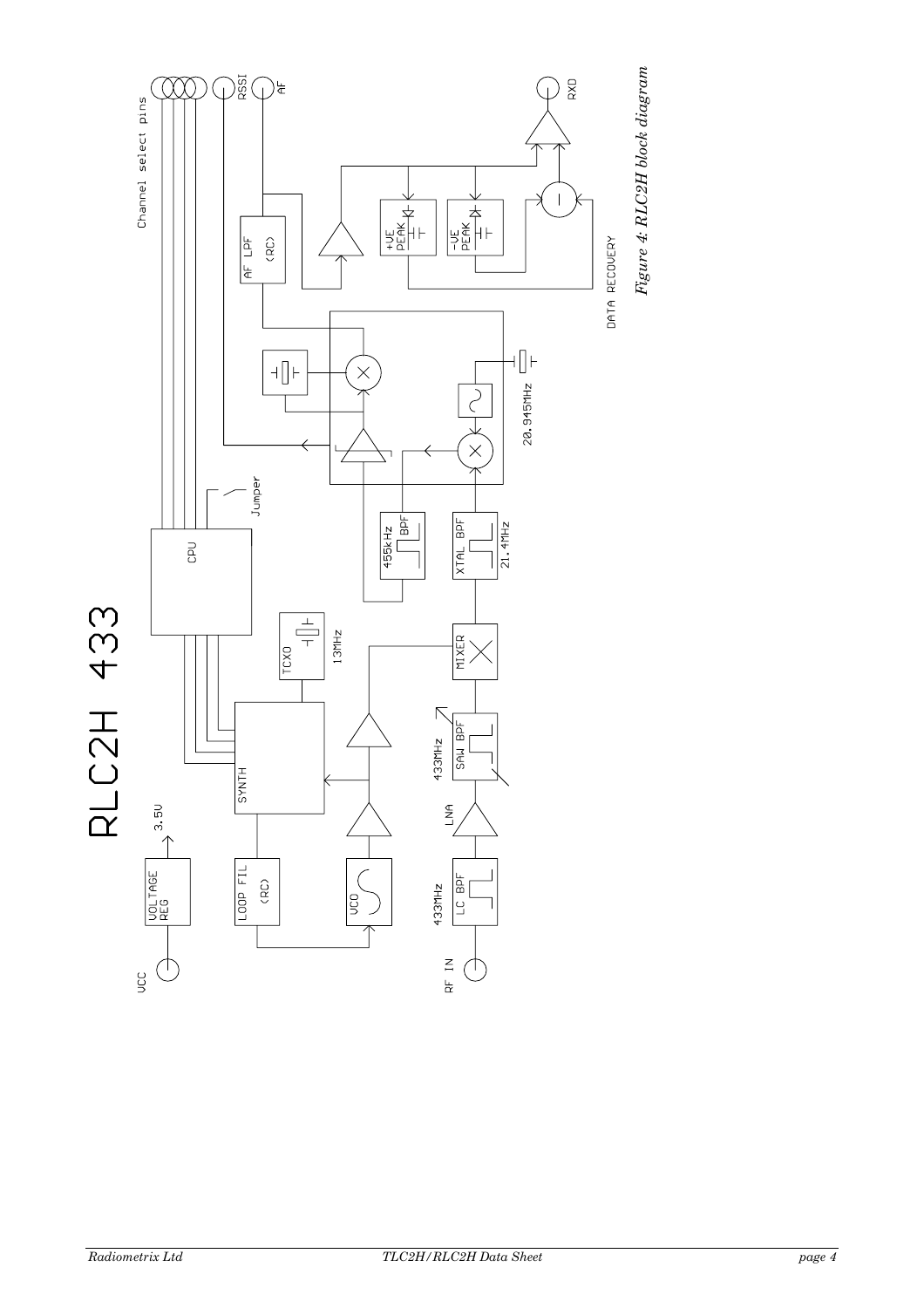

*Figure 5: RLC2H footprint (top view)* 

#### *Pin description –* **RLC2H**

| Pin            | <b>Name</b>       | Function                                                                    |  |  |
|----------------|-------------------|-----------------------------------------------------------------------------|--|--|
| $\mathbf{1}$   | Vcc               | DC supply $(3.7V \text{ to } 15V, \text{ at } 18 \text{ mA})$ .             |  |  |
| $\sqrt{2}$     | <b>RSSI</b>       | $0.5V-2.5V$ DC level. 60dB dynamic range. 40k $\Omega$ output impedance     |  |  |
| 3              | 0V                | Ground                                                                      |  |  |
| $\overline{4}$ | <b>RXD</b>        | Open collector digital data output with internal $47k\Omega$ pull-up to Vcc |  |  |
| 5              | AF                | $600 \text{mV}$ <sub>pk-pk</sub> audio. DC coupled, approx 0.8V bias.       |  |  |
| P0/PGM         | Parallel channel  | True logic (0V = low). Weak pullup to $3.5V$                                |  |  |
|                | select LSB, bit 0 | Serial frequency programming / configuration <sup>1</sup>                   |  |  |
| P <sub>1</sub> | Parallel channel  | True logic (0V = low). Weak pullup to $3.5V$                                |  |  |
|                | select, bit 1     |                                                                             |  |  |
| P <sub>2</sub> | Parallel channel  | True logic (0V = low). Weak pullup to $3.5V$                                |  |  |
|                | select, bit 2     |                                                                             |  |  |
| P <sub>3</sub> | Parallel channel  | True logic (0V = low). Weak pullup to $3.5V$                                |  |  |
|                | select MSB, bit 3 |                                                                             |  |  |
| Jumper         | Parallel channel  | Jumper inserted, P4=0 (Channel 00 – Channel 15 at 50kHz step)               |  |  |
| P <sub>4</sub> | select Jumper     | Jumper clear, P4=1 (Channel 16 – Channel 31 at 50kHz step)                  |  |  |

#### *NOTES:*

- 1. Data recovery circuit used for RXD is not a simple 'average and compare' type. It is a peak sampling quasi-DC coupled design, allowing a greater than usual flexibility in data format. Maximum time between data transitions: 250ms
- 2. Serial programming is by a 2400 baud inverted 'RS232' (3V CMOS levels) datastream applied to the P0 pin. If connection to a true RS232 port is desired, then a suitable inverting level shifter / buffer (MAX232 or NPN switch transistor) is needed.
- 3. Parallel channel select is by a 4 pin parallel input (MSB selected by a 2mm header, accessed through a hole in the can). 3V CMOS levels should be used.
- 4. As supplied the frequency table is thus:

CH 00-15 314.600 – 314.975 MHz (25kHz steps) for 315MHz variant CH 16-31 315.000 – 315.375 MHz (25kHz steps) CH 00-15 433.875 – 434.625 MHz (50kHz steps) for 433MHz variant CH 16-31 433.900 – 434.650 MHz (50kHz steps) CH 00-15 458.525 – 458.775 MHz (25kHz steps) for 458MHz variant CH 16-31 458.525 – 458.775 MHz (25kHz steps)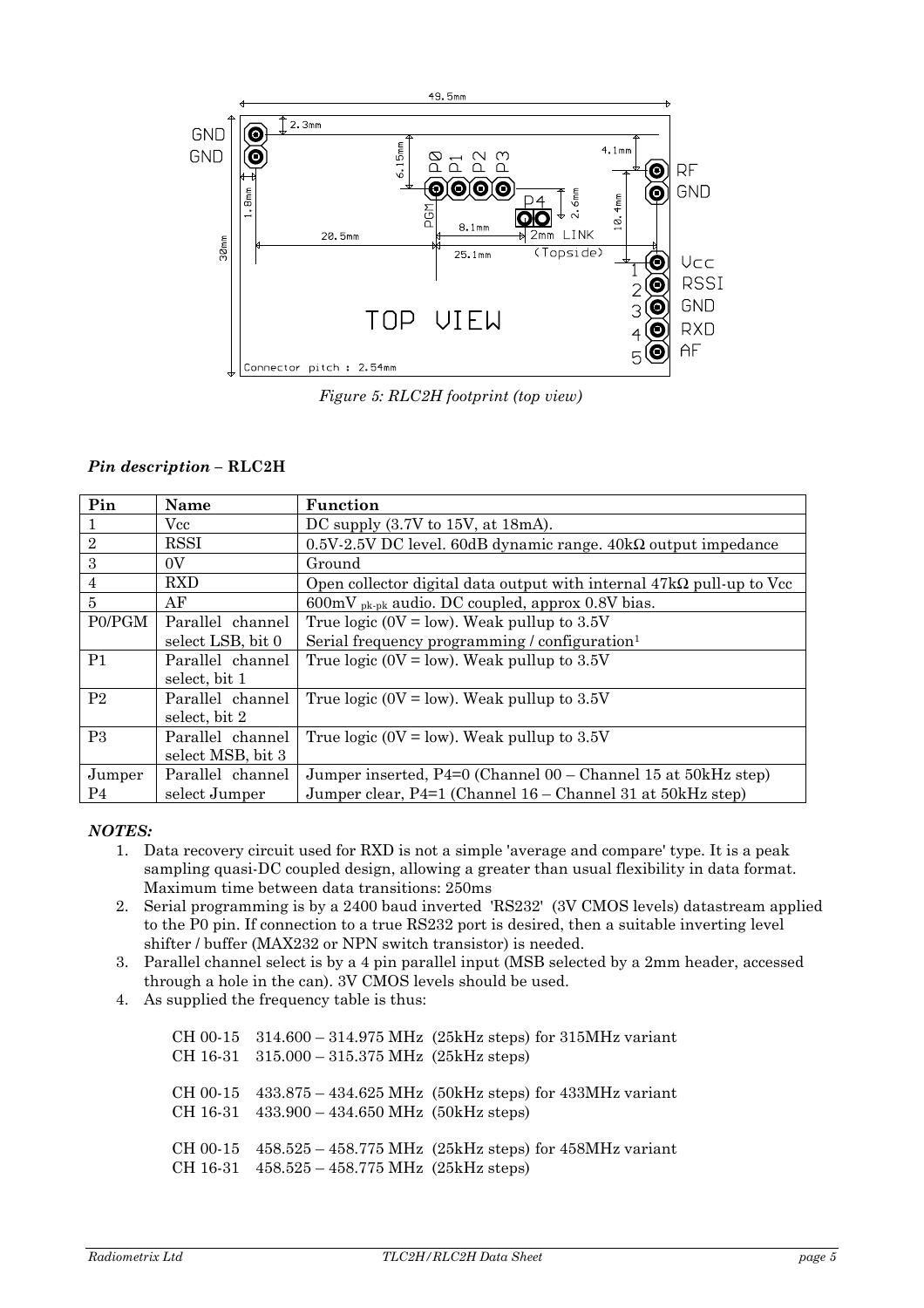## **Serial interface commands**

2400 baud RS232. 8 bit data, no parity, 1 start bit, 1 or 2 stop bits.

Serial data is sent to the unit on one of the parallel channel select pins (P0). It is very important that the unit does not 'decode' switch bounce in ordinary operation as a command string, or spurious rewriting of the EEPROM will result. For this reason the user must send the 16 character string ENABLESERIALMODE to fully enable the serial command mode before sending any of the command strings listed below. Command mode is disabled on power down, or on reception of a # character.

| <b>GOCHAN</b><br>aa | Serially select channel XX, where XX is 0 to 31                            |
|---------------------|----------------------------------------------------------------------------|
| LOAD aa<br>nnnnn    | Set value of N register for channel aa, where aa is Channels 0 to 31       |
| <b>SETPAR</b>       | Channel selected by 5 bit parallel inputs $(4\text{pins} + \text{jumper})$ |
| <b>SETSER</b>       | Channel selected by most recent GOCHAN operation                           |
| RVALUE rrrr         | Set value for R register                                                   |
| SINGLE nnnnn        | Set value of N for single channel operation.                               |
|                     | N value NOT stored in EEPROM                                               |
| $cr$                | Process entry                                                              |
|                     | Clear all buffers                                                          |
| #                   | Disable command mode                                                       |

aa = a two digit channel number from 00 to 31 nnnnn = synthesizer N register value (up to 65535) rrrr = synthesizer R register value (up to 16383)

$$
N_{TX} = \frac{f_{RF}}{f_{Channelspacing}} = \frac{314.600MHz}{25kHz} = 12584
$$

$$
N_{RX} = \frac{f_{RF} - 21.4MHz}{f_{Channelspacing}} = \frac{314.600MHz - 21.4MHz}{25kHz} = 11728
$$

$$
N_{TX} = \frac{f_{RF}}{f_{Channels \text{pacing}}} = \frac{433.875 \, MHz}{25 \, kHz} = 17355 \qquad R = \frac{f_{TCXO}}{f_{channels \text{pacing}}} = \frac{13 \, MHz}{25 \, kHz}
$$

$$
R = \frac{f_{TCXO}}{f_{channelspacing}} = \frac{13MHz}{25kHz}, \text{ So R=520}
$$

$$
N_{RX} = \frac{f_{RF} - 21.4MHz}{f_{Channelspacing}} = \frac{433.875MHz - 21.4MHz}{25kHz} = 16499
$$

$$
N_{TX} = \frac{f_{RF}}{f_{Channelspacing}} = \frac{458.525MHz}{25kHz} = 18341
$$

$$
N_{RX} = \frac{f_{RF} - 21.4MHz}{f_{Channelspacing}} = \frac{458.525MHz - 21.4MHz}{25kHz} = 17485
$$

*Note*: *A pause of at least 25ms must be allowed between command strings (EEPROM programming time). SINGLE mode does not store the N value in EEPROM. Therefore the unit is inoperative after a power down until either another valid SINGLE command is received, or mode is changed by a GOCHAN, SETPAR or SETSER command. SINGLE mode is intended for frequency agile applications.*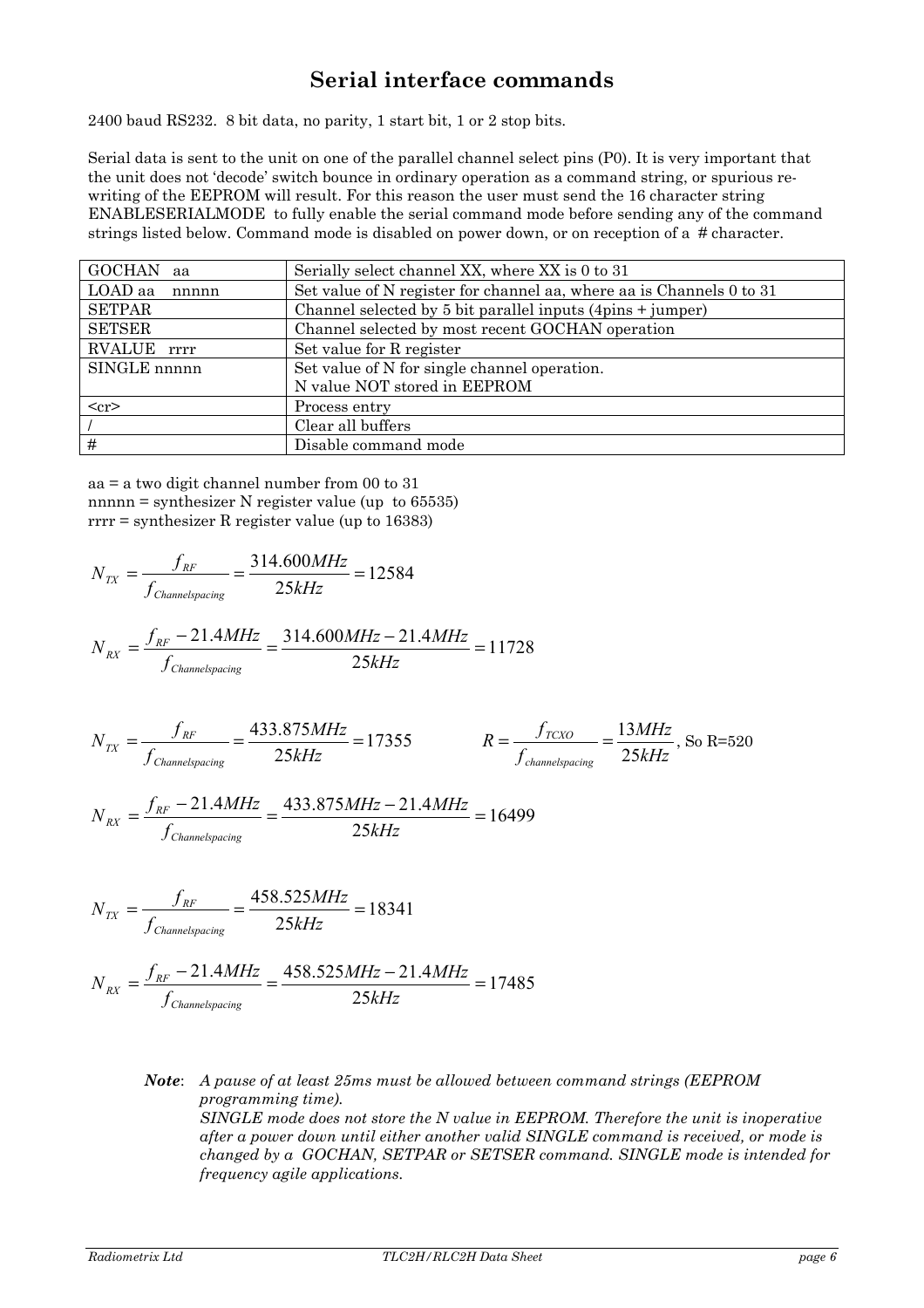TLC2H, RLC2H channels are spaced at 50kHz interval into two frequency groups. 50kHz spacing between sequential channels minimises adjacent channel interference. P4 jumper link determines which frequency group is selected.

| Channel<br>Jumper<br>P <sub>4</sub><br>inserted | 315MHz<br>variant | 433MHz<br>variant | 458MHz<br>variant | Channel<br>Jumper<br>P <sub>4</sub><br>removed | 315MHz<br>variant | 433MHz<br>variant | 458MHz<br>variant |
|-------------------------------------------------|-------------------|-------------------|-------------------|------------------------------------------------|-------------------|-------------------|-------------------|
| $\overline{0}$                                  | 314.600           | 433.875           | 458.525           |                                                |                   |                   |                   |
|                                                 |                   |                   |                   | 16                                             | 315.000           | 433.900           | 458.525           |
| $\mathbf{1}$                                    | 314.625           | 433.925           | 458.550           |                                                |                   |                   |                   |
|                                                 |                   |                   |                   | 17                                             | 315.025           | 433.950           | 458.550           |
| $\sqrt{2}$                                      | 314.650           | 433.975           | 458.575           |                                                |                   |                   |                   |
|                                                 |                   |                   |                   | 18                                             | 315.050           | 434.000           | 458.575           |
| $\,3\,$                                         | 314.675           | 434.025           | 458.600           |                                                |                   |                   |                   |
|                                                 |                   |                   |                   | 19                                             | 315.075           | 434.050           | 458.600           |
| $\overline{4}$                                  | 314.700           | 434.075           | 458.625           |                                                |                   |                   |                   |
|                                                 |                   |                   |                   | 20                                             | 315.100           | 434.100           | 458.625           |
| $\bf 5$                                         | 314.725           | 434.125           | 458.650           |                                                |                   |                   |                   |
|                                                 |                   |                   |                   | 21                                             | 315.125           | 434.150           | 458.650           |
| $\,6$                                           | 314.750           | 434.175           | 458.675           |                                                |                   |                   |                   |
|                                                 |                   |                   |                   | 22                                             | 315.150           | 434.200           | 458.675           |
| 7                                               | 314.775           | 434.225           | 458.700           |                                                |                   |                   |                   |
|                                                 |                   |                   |                   | 23                                             | 315.175           | 434.250           | 458.700           |
| $\,8\,$                                         | 314.800           | 434.275           | 458.725           |                                                |                   |                   |                   |
|                                                 |                   |                   |                   | 24                                             | 315.200           | 434.300           | 458.725           |
| $\boldsymbol{9}$                                | 314.825           | 434.325           | 458.750           |                                                |                   |                   |                   |
|                                                 |                   |                   |                   | 25                                             | 315.225           | 434.350           | 458.750           |
| 10                                              | 314.850           | 434.375           | 458.775           |                                                |                   |                   |                   |
|                                                 |                   |                   |                   | 26                                             | 315.250           | 434.400           | 458.775           |
| 11                                              | 314.875           | 434.425           | 458.775           |                                                |                   |                   |                   |
|                                                 |                   |                   |                   | 27                                             | 315.275           | 434.450           | 458.775           |
| 12                                              | 314.900           | 434.475           | 458.775           |                                                |                   |                   |                   |
|                                                 |                   |                   |                   | 28                                             | 315.300           | 434.500           | 458.775           |
| 13                                              | 314.925           | 434.525           | 458.775           |                                                |                   |                   |                   |
|                                                 |                   |                   |                   | 29                                             | 315.325           | 434.550           | 458.775           |
| 14                                              | 314.950           | 434.575           | 458.775           |                                                |                   |                   |                   |
|                                                 |                   |                   |                   | 30                                             | 315.350           | 434.600           | 458.775           |
| 15                                              | 314.975           | 434.625           | 458.775           |                                                |                   |                   |                   |
|                                                 |                   |                   |                   | 31                                             | 315.375           | 434.650           | 458.775           |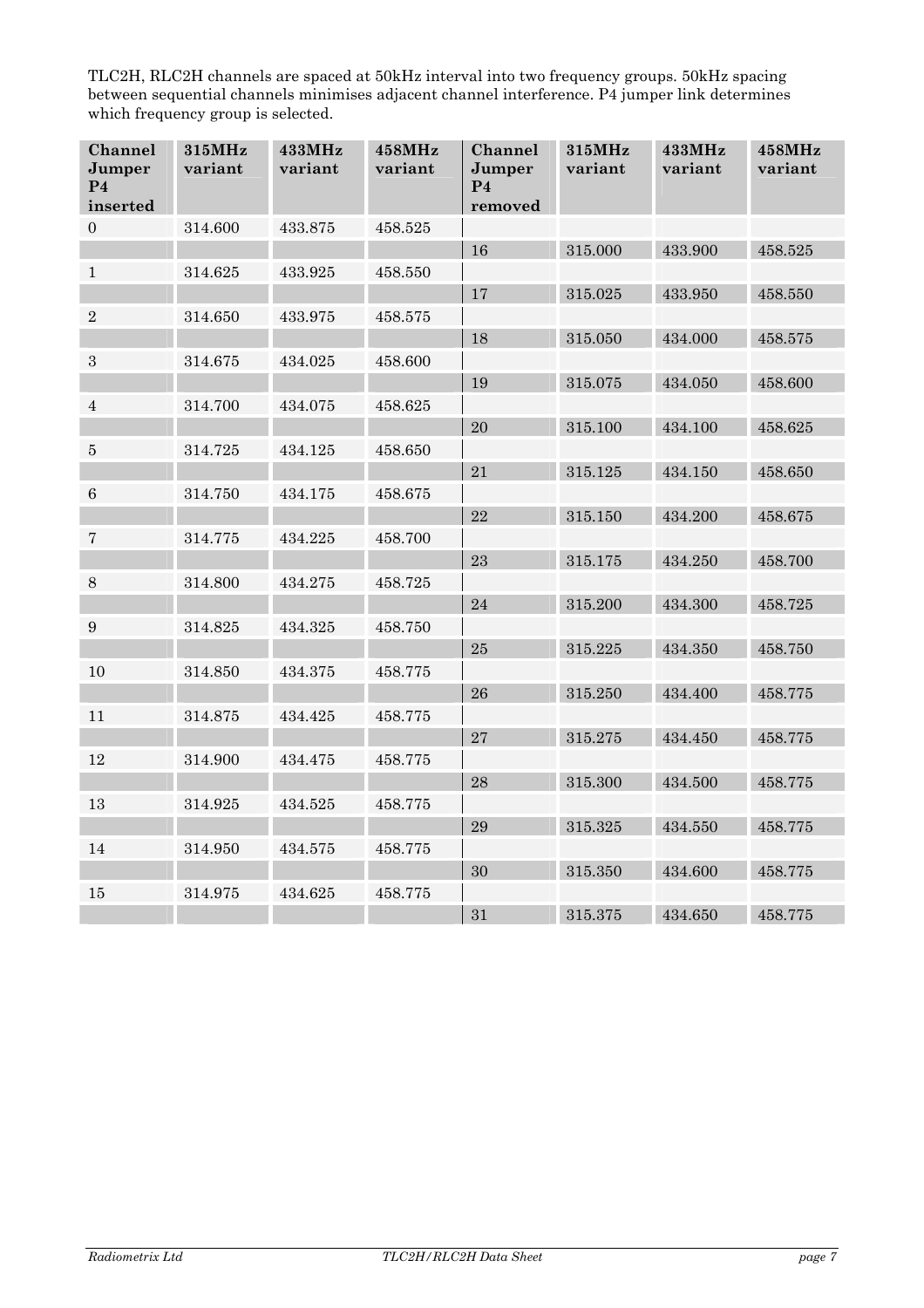# Condensed specifications

| Frequency                  | 314.600-315.375MHz (USA)<br>433.875-434.675MHz (Europe)<br>458.525-458.775MHz (UK) |
|----------------------------|------------------------------------------------------------------------------------|
|                            | (custom variants on $433MHz - 435MHz$ )                                            |
| Peak FM deviation          | $\pm 3$ kHz on $25$ kHz channel spacing variant                                    |
|                            | $\pm 1.5$ kHz on 12.5 kHz channel spacing variant                                  |
| <i>Frequency stability</i> | $\pm 1.5$ kHz                                                                      |
| Channel spacing            | $25kHz$ or $12.5kHz$                                                               |
| Number of channels         | 32 channels selected via RS232 interface                                           |
|                            | or 2 x 16 groups by parallel port                                                  |
| Operating temperature      | $-10$ °C to +60 °C (Storage $-30$ °C to +70 °C)                                    |
| Spurious radiations        | Compliant with ETSI EN 300 220-2 and EN 301 489-3                                  |

| <b>Transmitter</b>        |                                                          |
|---------------------------|----------------------------------------------------------|
| Output power              | $+10$ dBm (10mW) $\pm$ 1dB (1mW or 5mW by special order) |
| TX on switching time      | 50ms from power up                                       |
| Modulation type           | FSK (F3D)                                                |
| TX modulation bandwidth   | $DC - 5kHz$ (3V CMOS compatible)                         |
| Adjacent channel TX power | $\leq$ 37dBm                                             |
| TX spurious               | $<$ 45dBm                                                |

| <b>Transmitter</b>        |                                      |  |
|---------------------------|--------------------------------------|--|
| Supply                    |                                      |  |
| Voltage                   | $3.1V - 15V$                         |  |
| Current                   | 34mA nominal transmit                |  |
| Inputs                    | analogue, data (CMOS/TTL compatible) |  |
| Size                      | 37 x 27 x 8mm                        |  |
| Interface<br>User         | 3pin 0.2" pitch molex                |  |
| Channel                   | 4pin 0.1" pitch molex                |  |
| RF                        | 2pin 3mm pitch                       |  |
| Recommended PCB hole size | $1.2 \text{mm}$                      |  |
|                           |                                      |  |

| Receiver                            |                             |  |  |
|-------------------------------------|-----------------------------|--|--|
| Sensitivity                         | -120dBm for 12 dB SINAD     |  |  |
| image / spurious / adjacent channel | < 60dB                      |  |  |
| Blocking                            | < 85dB                      |  |  |
| LO re-radiation                     | < 60dBm                     |  |  |
| Supply                              |                             |  |  |
| Voltage                             | $3.7V - 15V$                |  |  |
| Current                             | 18mA                        |  |  |
| Outputs                             | RSSI, audio, data           |  |  |
| <b>Size</b>                         | $50 \times 30 \times 10$ mm |  |  |
| Interface<br>User                   | 5pin 0.1" pitch molex       |  |  |
| Channel                             | 4pin 0.1" pitch molex       |  |  |
| RF                                  | 2pin 0.1" pitch molex       |  |  |
| Recommended PCB hole size           | 1.2 <sub>mm</sub>           |  |  |
| Power on to valid audio             | 28ms                        |  |  |
| Power on to stable data out         | 50ms                        |  |  |
| $(50:50$ mark / space)              |                             |  |  |
| Maximum time between data           | 250ms                       |  |  |
| transitions                         |                             |  |  |

#### *Notes:*

When RX is on and a transmitter keys up, again a 50ms period is required to stabilise data output mark/space. i.e. allow at least 50ms of preamble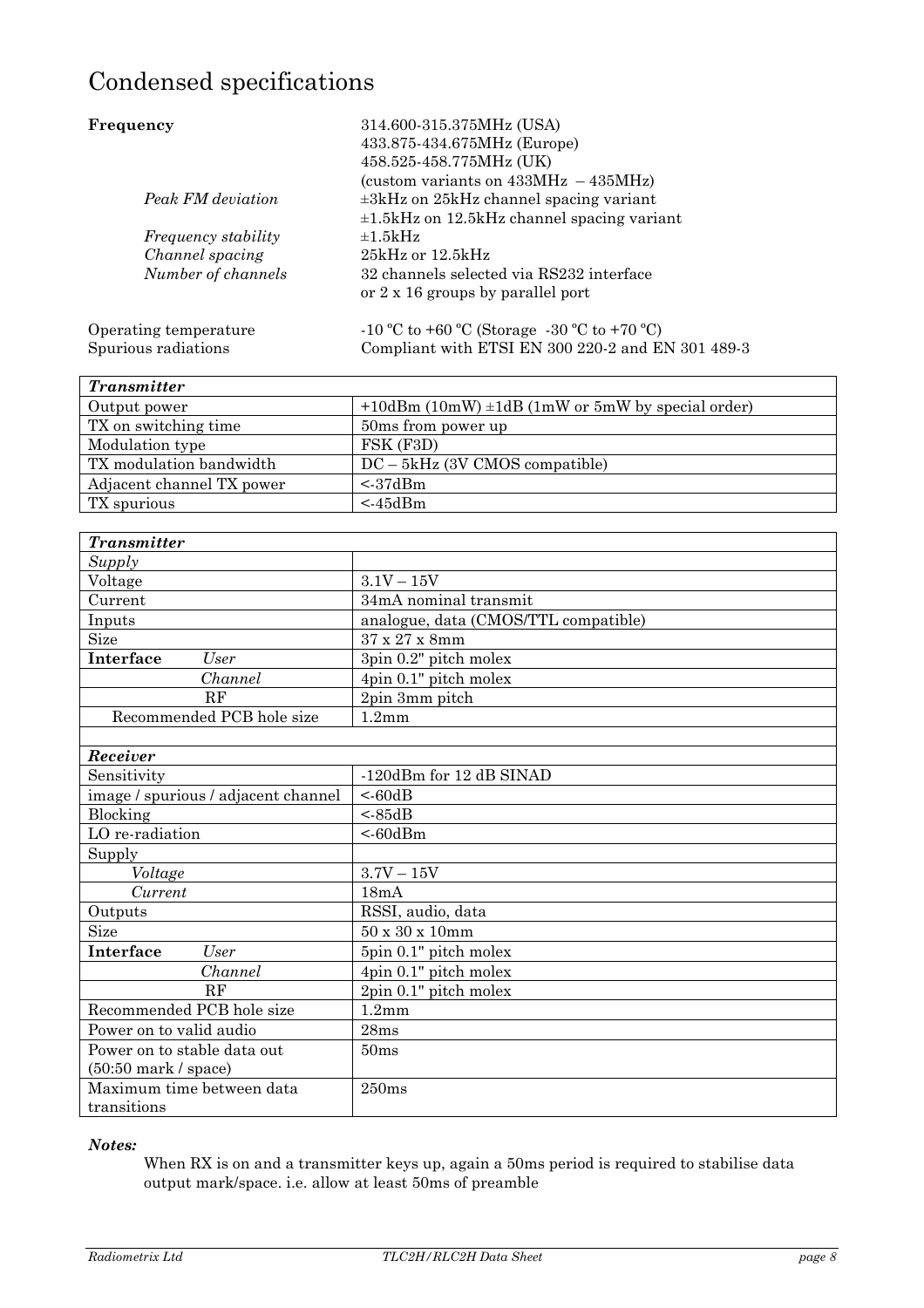#### **RX Received Signal Strength Indicator (RSSI)**

The RLC2H has wide range RSSI that measures the strength of an incoming signal over a range of 60dB or more. This allows assessment of link quality and available margin and is useful when performing range tests.

The output on pin 2 of the module has a standing DC bias of up to 0.4V with no signal, rising to 2.5V at maximum indication (RF input levels of -40dBm and above). ∆Vmin-max is typically 2V and is largely independent of standing bias variations. Output impedance is 40kΩ. Pin 2 can drive a 100µA meter directly, for simple monitoring.



*Figure 6: RSSI level with respect to received RF level at RLC2H antenna pin* 

#### **Antenna requirements**

Three types of integral antenna are recommended and approved for use with the module:

- A) **Whip** This is a wire, rod , PCB track or combination connected directly to RF pin of the module. Optimum total length is 16.4cm (1/4 wave @ 433MHz). Keep the open circuit (hot) end well away from metal components to prevent serious de-tuning. Whips are ground plane sensitive and will benefit from internal 1/4 wave earthed radial(s) if the product is small and plastic cased
- B) *Helical* Wire coil, connected directly to RF pin, open circuit at other end. This antenna is very efficient given it's small size (20mm x 4mm dia.). The helical is a high Q antenna, trim the wire length or expand the coil for optimum results. The helical de-tunes badly with proximity to other conductive objects.
- C) *Loop* A loop of PCB track tuned by a fixed or variable capacitor to ground at the 'hot' end and fed from RF pin at a point 20% from the ground end. Loops have high immunity to proximity de-tuning.

|                                      | А       | B       | C       |
|--------------------------------------|---------|---------|---------|
|                                      | whip    | helical | loop    |
| Ultimate performance                 | ***     | $**$    | $\star$ |
| Easy of design set-up                | ***     | $***$   | $\star$ |
| <b>Size</b>                          | $\star$ | ***     | $***$   |
| Immunity proximity effects           | $\star$ | **      | ***     |
| Range open ground to similar antenna | 500m    | 200     | 100     |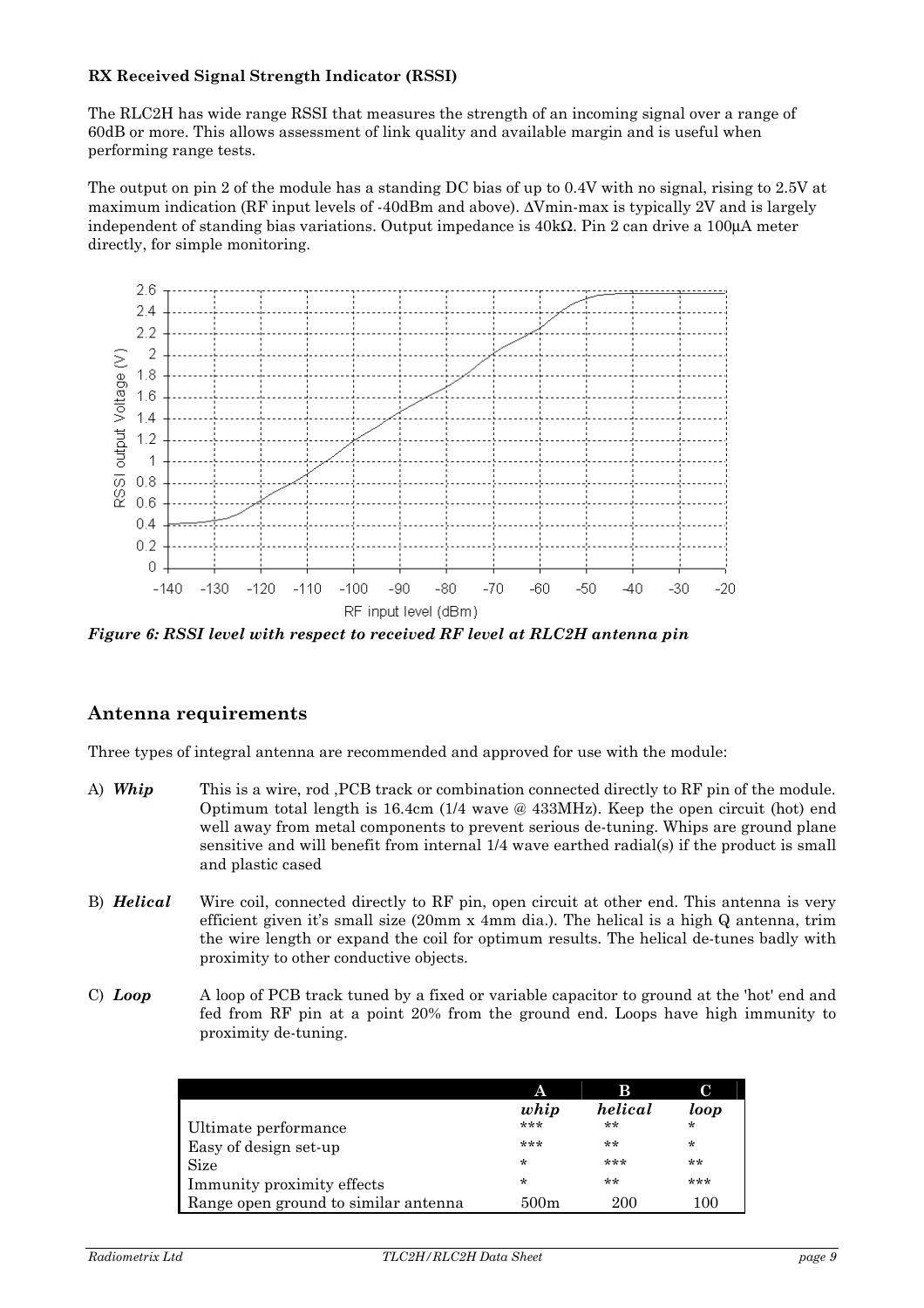The antenna choice and position directly controls the system range. Keep it clear of other metal in the system, particularly the 'hot' end. The best position by far, is sticking out the top of the product. This is often not desirable for practical/ergonomic reasons thus a compromise may need to be reached. If an internal antenna must be used, try to keep it away from other metal components, particularly large ones like transformers, batteries and PCB tracks/earth plane. The space around the antenna is as important as the antenna itself.



*Figure 7: Antenna types*

### **Variants and ordering information**

| Part No.    | <b>Description</b> | <b>Frequency band</b> |
|-------------|--------------------|-----------------------|
| TLC2H-315-5 | Transmitter        | 314.600-315.375MHz    |
| RLC2H-315-5 | Receiver           | 314.600-315.375MHz    |
| TLC2H-433-5 | Transmitter        | 433.875-434.650MHz    |
| RLC2H-433-5 | Receiver           | 433.875-434.650MHz    |
| TLC2H-458-5 | Transmitter        | 458.525-458.775MHz    |
| RLC2H-458-5 | Receiver           | 458.525-458.775MHz    |

Other variants can be supplied to individual customer requirements at frequencies from 433MHz to 435MHz and/or optimised for specific data speeds and formats. Please consult the Sales Department for further information.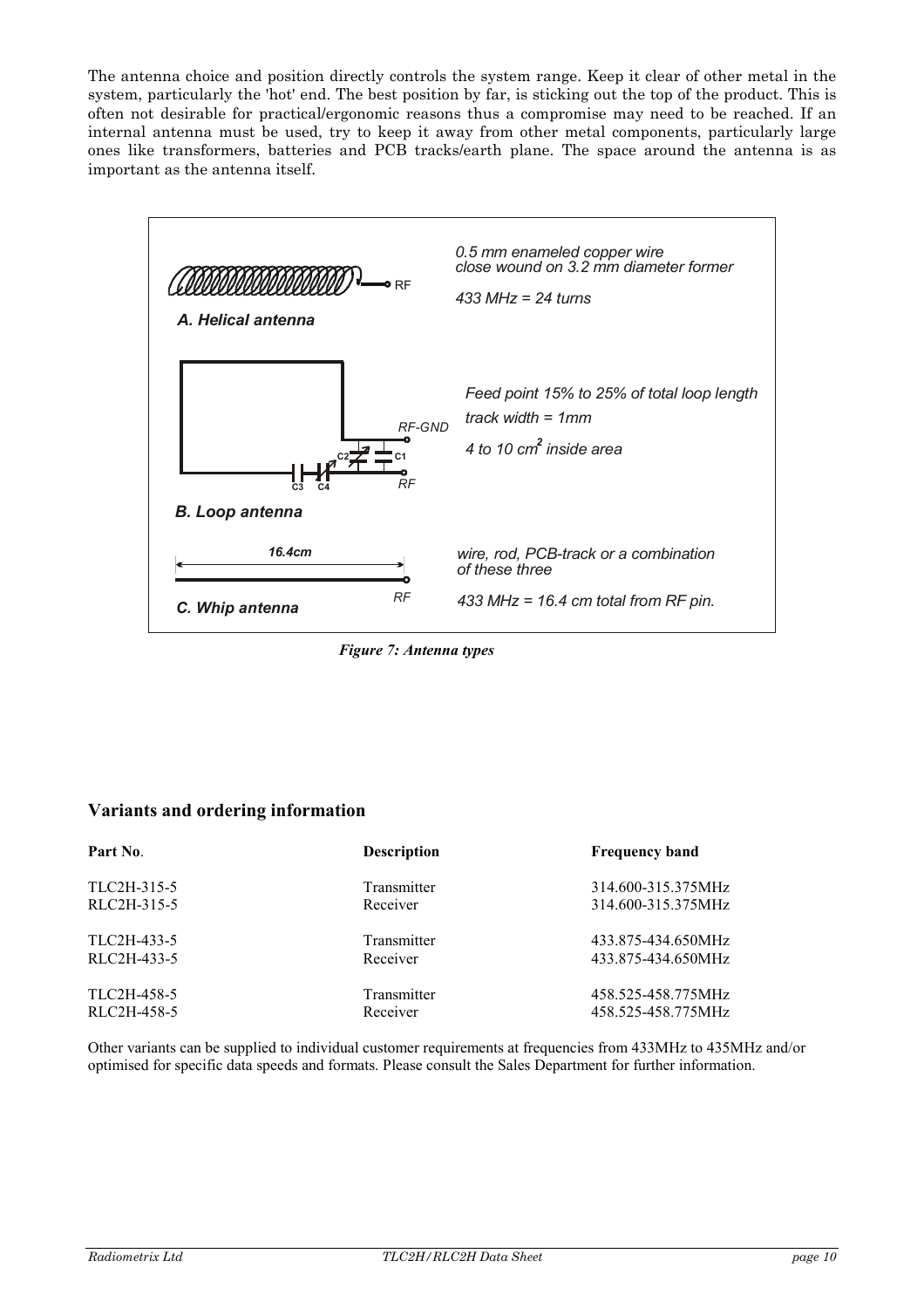**Radiometrix Ltd Hartcran House 231 Kenton Lane Harrow, Middlesex HA3 8RP ENGLAND Tel: +44 (0) 20 8909 9595 Fax: +44 (0) 20 8909 2233 sales@radiometrix.com www.radiometrix.com** 

### *Copyright notice*

This product data sheet is the original work and copyrighted property of Radiometrix Ltd. Reproduction in whole or in part must give clear acknowledgement to the copyright owner.

#### *Limitation of liability*

The information furnished by Radiometrix Ltd is believed to be accurate and reliable. Radiometrix Ltd reserves the right to make changes or improvements in the design, specification or manufacture of its subassembly products without notice. Radiometrix Ltd does not assume any liability arising from the application or use of any product or circuit described herein, nor for any infringements of patents or other rights of third parties which may result from the use of its products. This data sheet neither states nor implies warranty of any kind, including fitness for any particular application. These radio devices may be subject to radio interference and may not function as intended if interference is present. We do NOT recommend their use for life critical applications. The Intrastat commodity code for all our modules is: 8542 6000.

#### *R&TTE Directive*

After 7 April 2001 the manufacturer can only place finished product on the market under the provisions of the R&TTE Directive. Equipment within the scope of the R&TTE Directive may demonstrate compliance to the essential requirements specified in Article 3 of the Directive, as appropriate to the particular equipment. Further details are available on The Office of Communications (Ofcom) web site:

*http://www.ofcom.org.uk/radiocomms/ifi/*

*Information Requests Ofcom Riverside House 2a Southwark Bridge Road London SE1 9HA Tel: +44 (0)845 456 3000 or 020 7981 3040 Fax: +44 (0)20 7783 4033 information.requests@ofcom.org.uk* 

*European Radiocommunications Office (ERO) Peblingehus Nansensgade 19 DK 1366 Copenhagen Tel. +45 33896300 Fax +45 33896330 ero@ero.dk www.ero.dk*